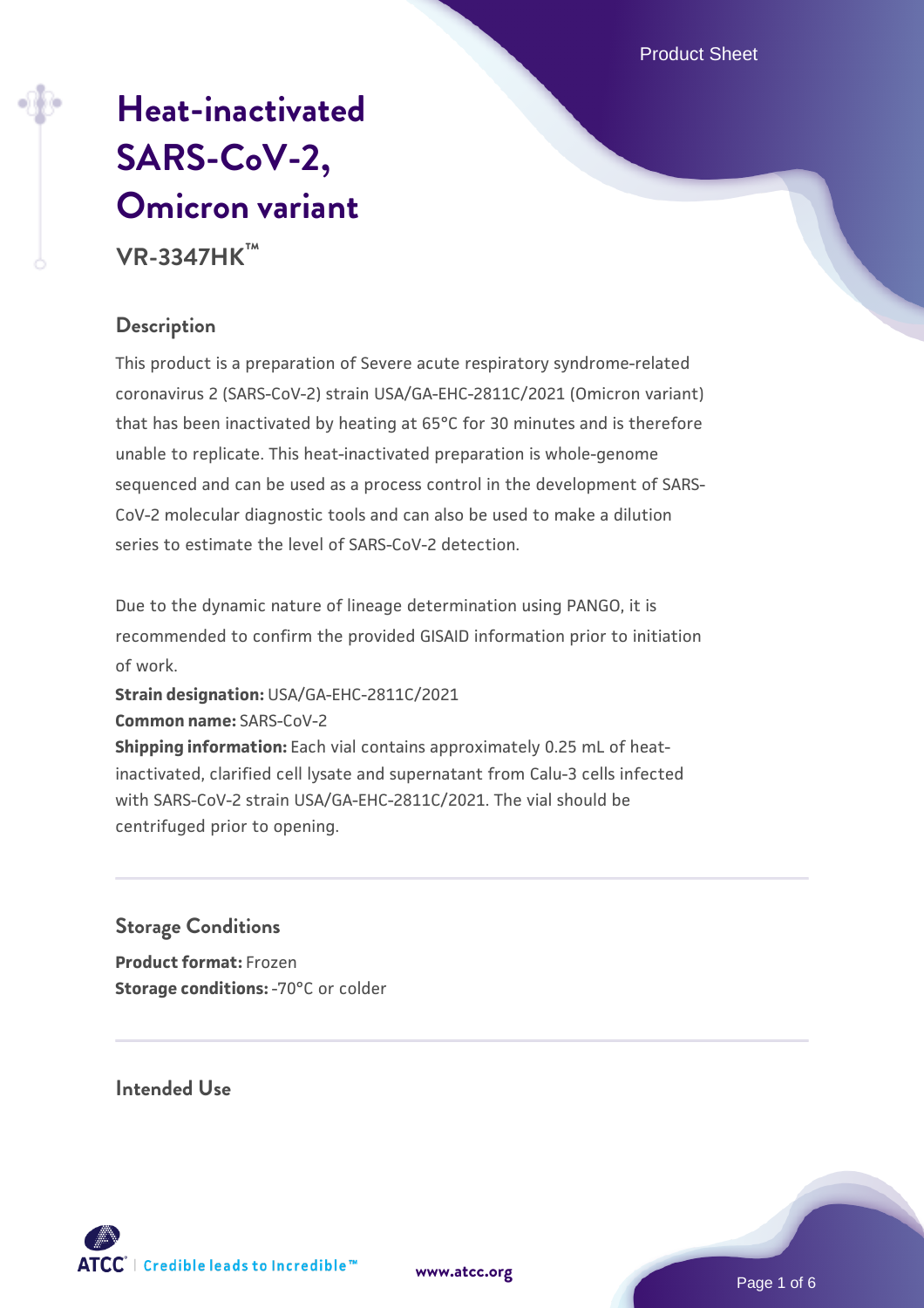This product is intended for laboratory research use only. It is not intended for any animal or human therapeutic use, any human or animal consumption, or any diagnostic use.



# **Biosafety Level 1**

ATCC determines the biosafety level of a material based on our risk assessment as guided by the current edition of *Biosafety in Microbiological and Biomedical Laboratories (BMBL)*, U.S. Department of Health and Human Services. It is your responsibility to understand the hazards associated with the material per your organization's policies and procedures as well as any other applicable regulations as enforced by your local or national agencies.

ATCC highly recommends that appropriate personal protective equipment is always used when handling vials. For cultures that require storage in liquid nitrogen, it is important to note that some vials may leak when submersed in liquid nitrogen and will slowly fill with liquid nitrogen. Upon thawing, the conversion of the liquid nitrogen back to its gas phase may result in the vial exploding or blowing off its cap with dangerous force creating flying debris. Unless necessary, ATCC recommends that these cultures be stored in the vapor phase of liquid nitrogen rather than submersed in liquid nitrogen.

## **Certificate of Analysis**

For batch-specific test results, refer to the applicable certificate of analysis that can be found at www.atcc.org.

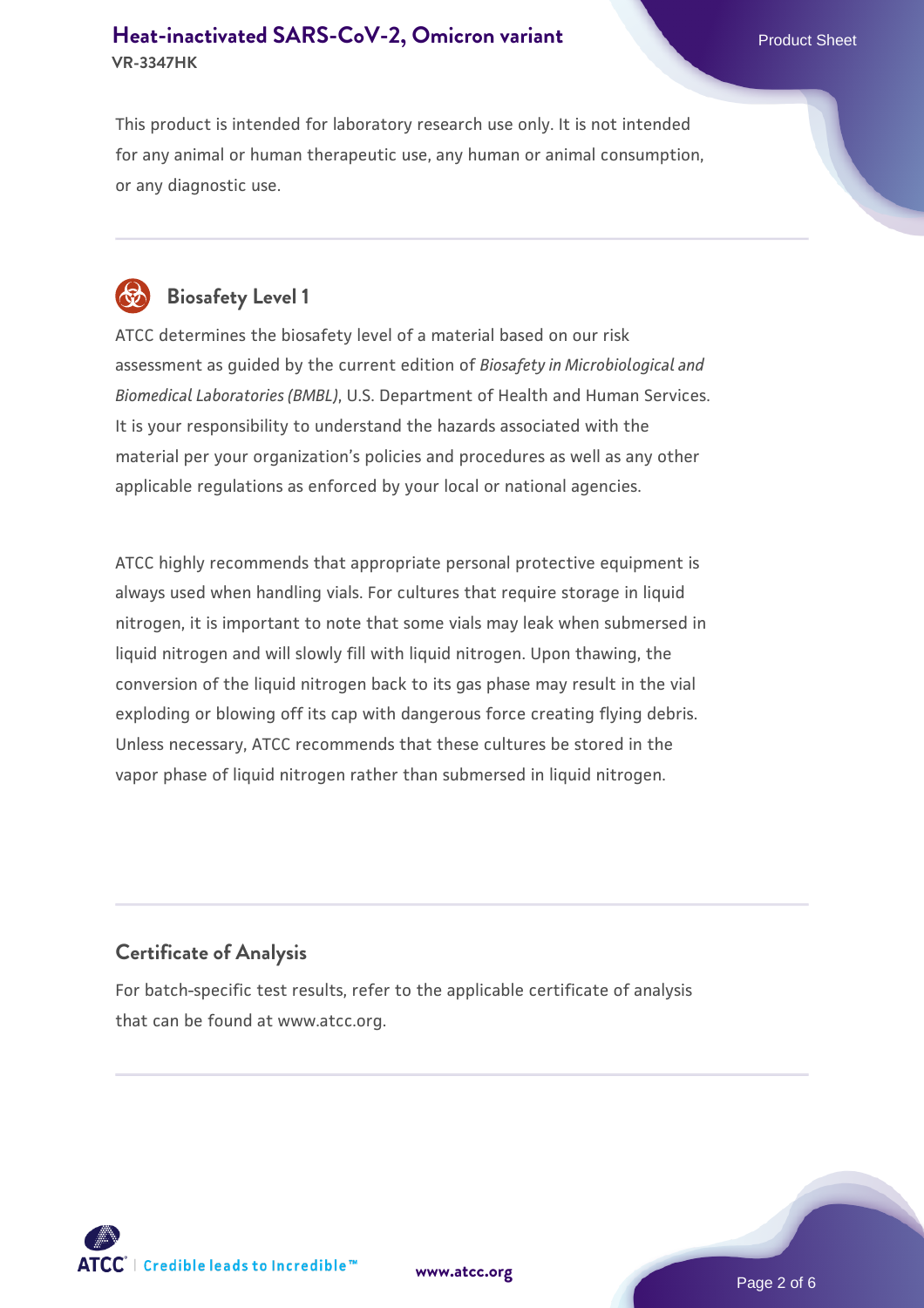#### **Notes**

Due to high demand, this product is limited to 20 vials per organization per 60 days.

This isolate is lineage BA.1 (Pango v.3.1.19 2022-01-20), Omicron (BA.1-like) (Scorpio), and [GISIAD](https://www.gisaid.org/) clade GRA using the Phylogenetic Assignment of Named Global Outbreak lineages (PANGO) tool. Due to the dynamic nature of lineage determination using PANGO, discrepancies may exist between vial labels and the current lineage assignment. Previous iterations of PANGO identified this isolate as lineage B.1.1.529.

The complete genome of the clinical isolate of SARS-CoV-2, USA/GA-EHC-2811C/2021 has been sequenced (GISAID: EPI\_ISL\_7171744). The following mutations are present in the clinical isolate: Spike A67V, Spike D614G, Spike D796Y, Spike E484A, Spike G142D, Spike G339D, Spike G446S, Spike G496S, Spike H69del, Spike H655Y, Spike ins214EPE, Spike K417N, Spike L212I, Spike L981F, Spike N211del, Spike N440K, Spike N501Y, Spike N679K, Spike N764K, Spike N856K, Spike N969K, Spike P681H, Spike Q493R, Spike Q498R, Spike Q954H, Spike S371L, Spike S373P, Spike S375F, Spike S477N, Spike T95I, Spike T478K, Spike T547K, Spike V70del, Spike V143del, Spike Y144del, Spike Y145del, Spike Y505H, E T9I, M A63T, M D3G, M Q19E, N E31del, N G204R, N P13L, N R32del, N R203K, N S33del, NSP3 A1892T, NSP3 K38R, NSP3 L1266I, NSP3 S1265del, NSP4 T492I, NSP5 P132H, NSP6 G107del, NSP6 I189V, NSP6 L105del, NSP6 S106del, NSP12 P323L, NSP14 I42V. It was labelled as variant of concern (VOC) Omicron by the [World Health Organization](https://www.who.int/) (WHO).

The long-term stability of this preparation is not known at this time. It is recommended that users confirm the activity of the product if not used within three months of receipt.

#### **Material Citation**

If use of this material results in a scientific publication, please cite the



**[www.atcc.org](http://www.atcc.org)**

Page 3 of 6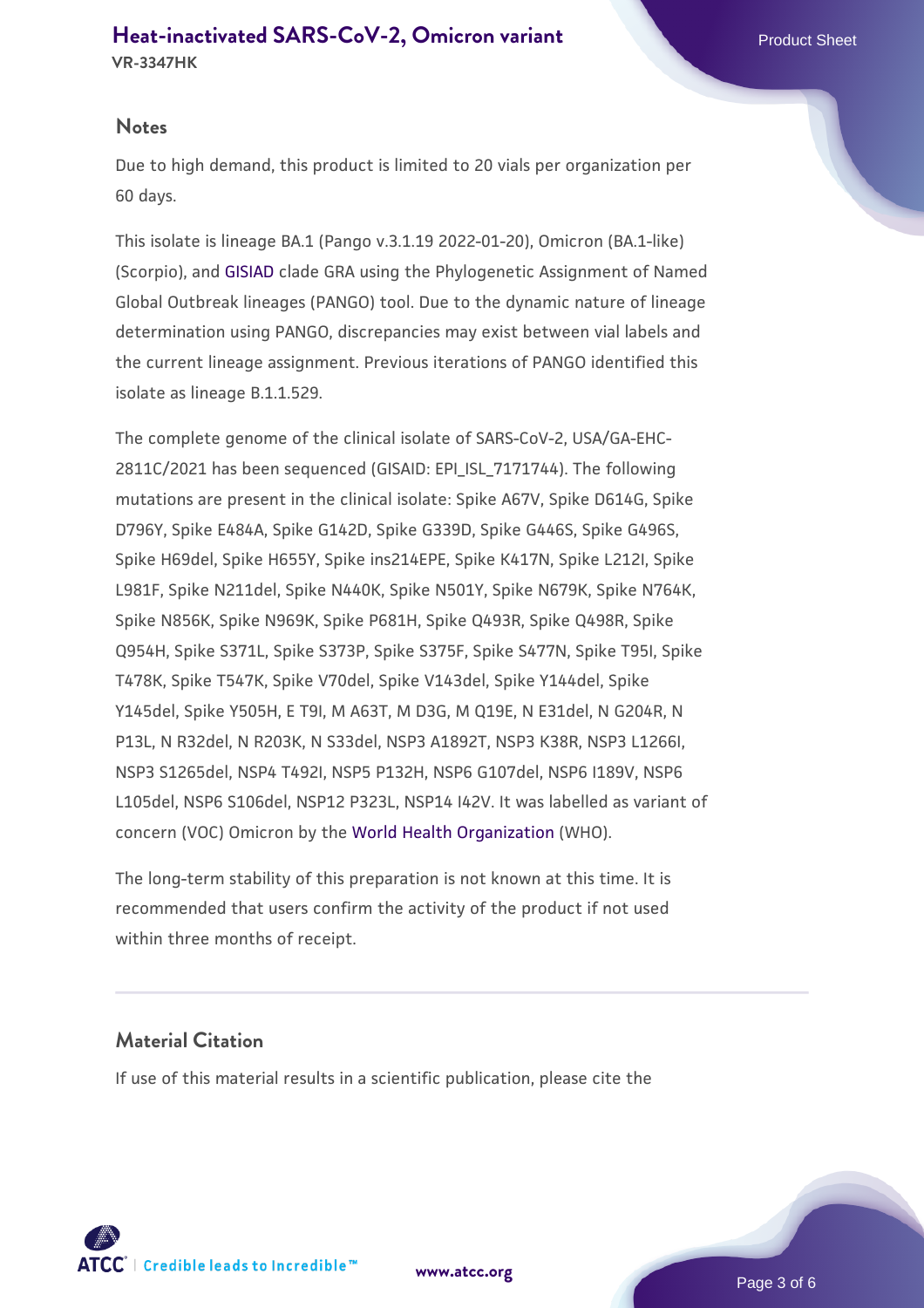material in the following manner: Heat-inactivated SARS-CoV-2, Omicron variant (ATCC VR-3347HK)

#### **References**

References and other information relating to this material are available at www.atcc.org.

## **Warranty**

The product is provided 'AS IS' and the viability of  $ATCC<sup>®</sup>$  products is warranted for 30 days from the date of shipment, provided that the customer has stored and handled the product according to the information included on the product information sheet, website, and Certificate of Analysis. For living cultures, ATCC lists the media formulation and reagents that have been found to be effective for the product. While other unspecified media and reagents may also produce satisfactory results, a change in the ATCC and/or depositor-recommended protocols may affect the recovery, growth, and/or function of the product. If an alternative medium formulation or reagent is used, the ATCC warranty for viability is no longer valid. Except as expressly set forth herein, no other warranties of any kind are provided, express or implied, including, but not limited to, any implied warranties of merchantability, fitness for a particular purpose, manufacture according to cGMP standards, typicality, safety, accuracy, and/or noninfringement.

#### **Disclaimers**

This product is intended for laboratory research use only. It is not intended for any animal or human therapeutic use, any human or animal consumption,





**[www.atcc.org](http://www.atcc.org)**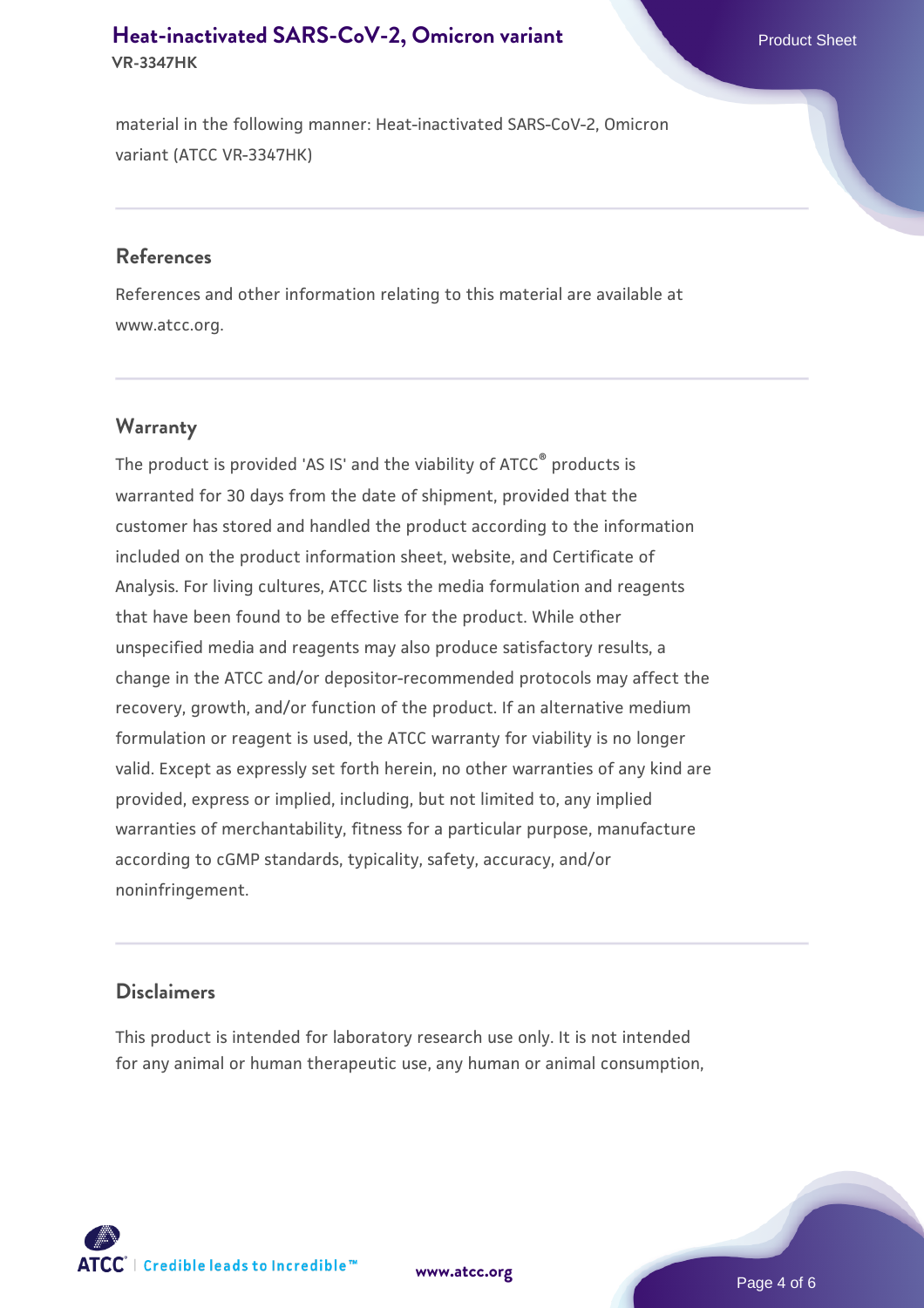or any diagnostic use. Any proposed commercial use is prohibited without a license from ATCC.

While ATCC uses reasonable efforts to include accurate and up-to-date information on this product sheet, ATCC makes no warranties or representations as to its accuracy. Citations from scientific literature and patents are provided for informational purposes only. ATCC does not warrant that such information has been confirmed to be accurate or complete and the customer bears the sole responsibility of confirming the accuracy and completeness of any such information.

This product is sent on the condition that the customer is responsible for and assumes all risk and responsibility in connection with the receipt, handling, storage, disposal, and use of the ATCC product including without limitation taking all appropriate safety and handling precautions to minimize health or environmental risk. As a condition of receiving the material, the customer agrees that any activity undertaken with the ATCC product and any progeny or modifications will be conducted in compliance with all applicable laws, regulations, and guidelines. This product is provided 'AS IS' with no representations or warranties whatsoever except as expressly set forth herein and in no event shall ATCC, its parents, subsidiaries, directors, officers, agents, employees, assigns, successors, and affiliates be liable for indirect, special, incidental, or consequential damages of any kind in connection with or arising out of the customer's use of the product. While reasonable effort is made to ensure authenticity and reliability of materials on deposit, ATCC is not liable for damages arising from the misidentification or misrepresentation of such materials.

Please see the material transfer agreement (MTA) for further details regarding the use of this product. The MTA is available at www.atcc.org.

## **Copyright and Trademark Information**

© ATCC 2021. All rights reserved.

ATCC is a registered trademark of the American Type Culture Collection.



**[www.atcc.org](http://www.atcc.org)**